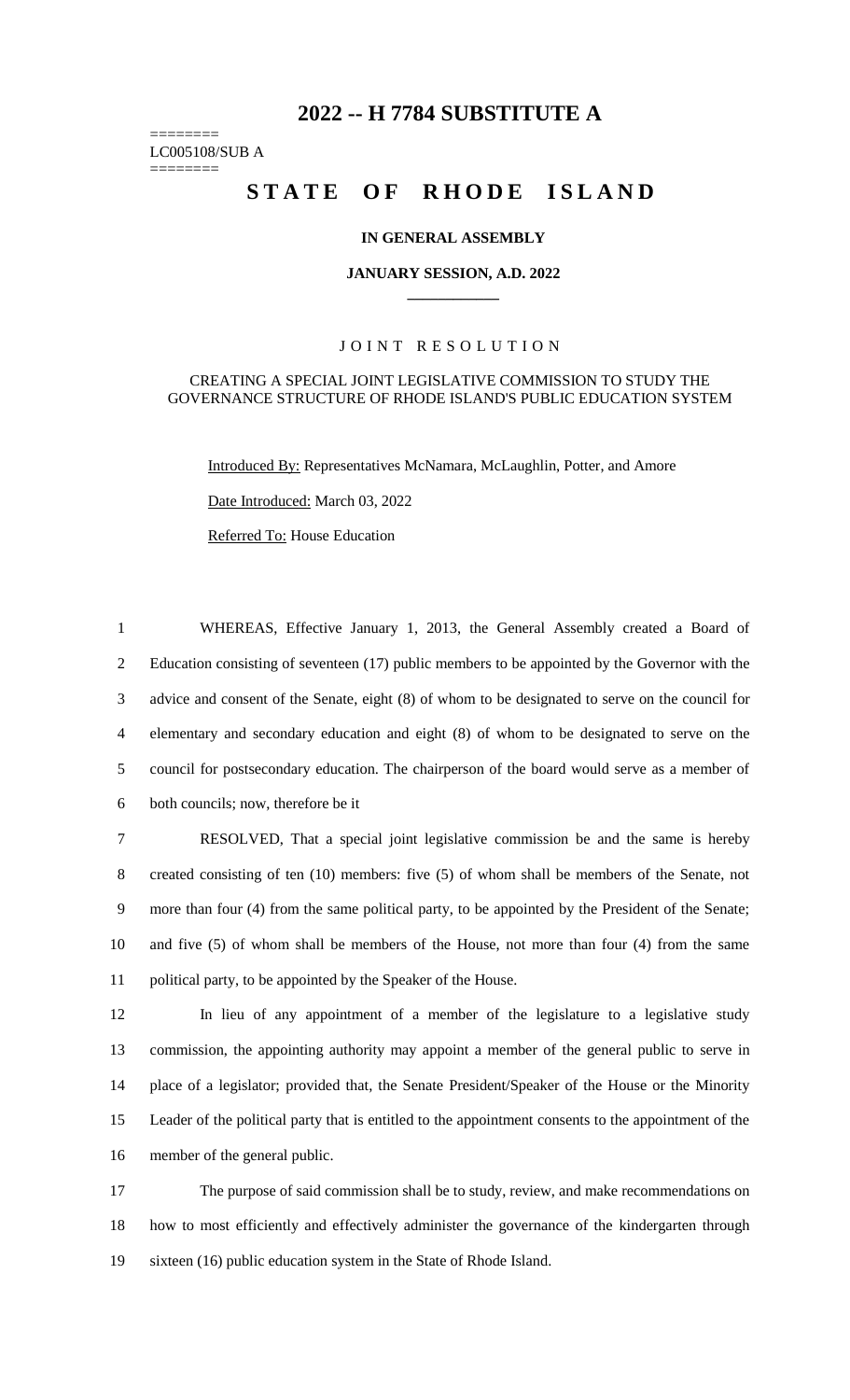- Forthwith upon passage of this resolution, the members of the commission shall meet at the call of the President of the Senate and Speaker of the House, who shall appoint commission Co-chairs, including one from the Senate and one from the House.
- Vacancies in said commission shall be filled in like manner as the original appointment.
- A quorum of the commission shall consist of a majority of its membership, and the membership of said commission shall receive no compensation for their services.
- All departments and agencies of the state shall furnish such advice and information, documentary or otherwise, to said commission and its agents as is deemed necessary or desirable
- by the commission to facilitate the purposes of this resolution.
- The Joint Committee on Legislative Services is hereby authorized and directed to provide
- suitable quarters for said commission; and be it further
- RESOLVED, That the commission shall report its findings and recommendations to the President of the Senate and Speaker of the House on or before March 1, 2023, and said commission shall expire on July 1, 2023.

======== LC005108/SUB A ========